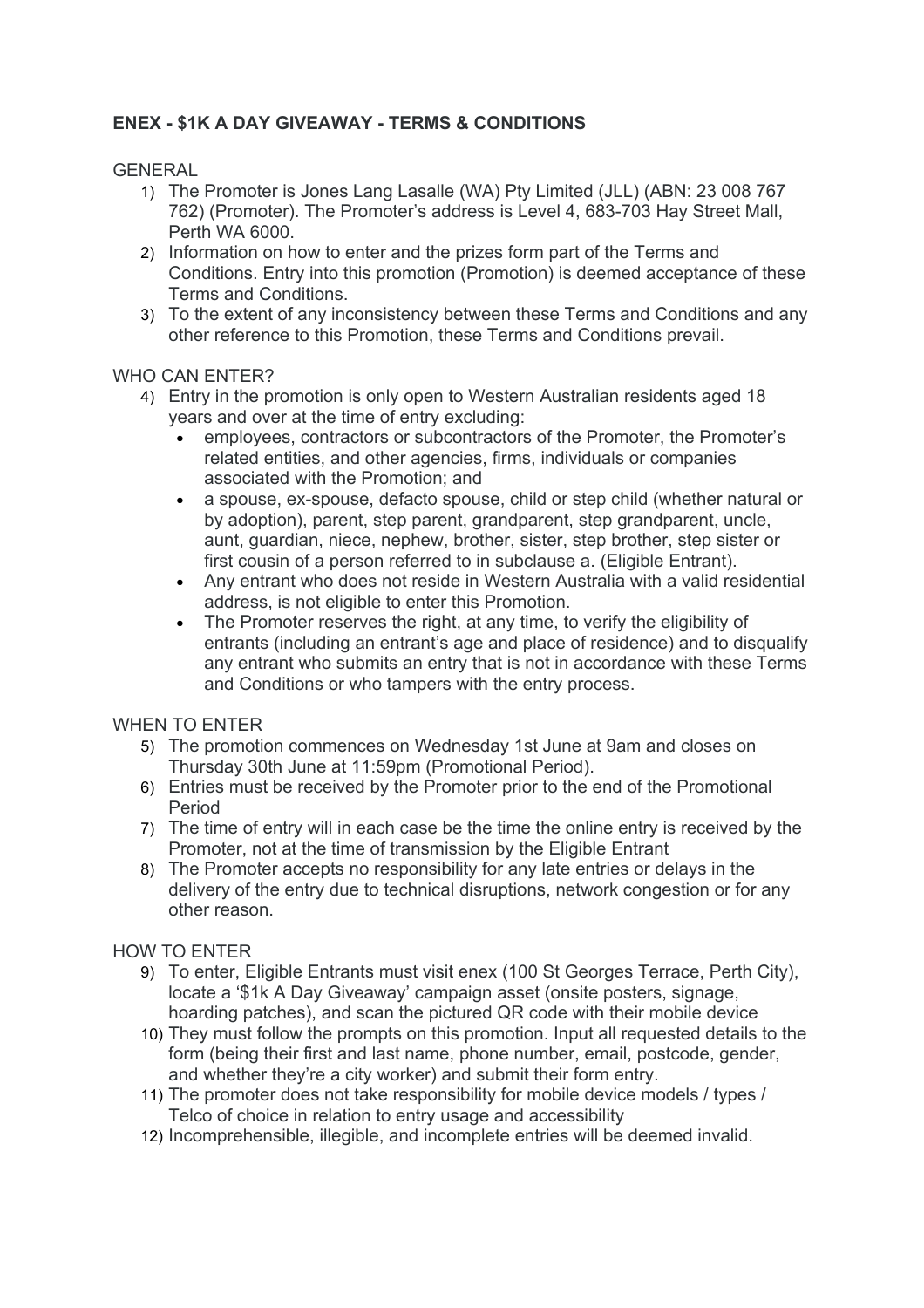13) Any entry that is made on behalf of an Eligible Entrant by a third party will be invalid, unless the Eligible Entrant requires the assistance of a third party to enter due to a disability.

# DISQUALIFICATION

14) Any entrant found to:

- have used a third party (including online promotion entry site) to enter on their behalf (other than as permitted under clause 15);
- have entered incorrect contact details:
- have provided false information or who seeks to gain an unfair advantage or to manipulate this Promotion; or
- not be an Eligible Entrant, (Disqualified Entrant) will have their entry invalidated and any claim they have to any prize will be invalidated.
- If a Disqualified Entrant is awarded a prize and then found to be a Disqualified Entrant, the Disqualified Entrant must immediately return the prize awarded.
- The Promoter has sole discretion to determine if any entrant is a Disqualified **Entrant**
- 15) The Promoter reserves the right, at any time, to request whatever documentation it deems necessary to confirm if the entrant is a Disqualified Entrant. An entrant must provide any requested documentation to the Promoter promptly upon request.
- 16) The Promoter's legal rights to recover damages or other compensation from such an offender are reserved.

# PRIZES

- 17) The prizes are 10 x \$1,000 enex gift cards.
- 18) The winners of the 10 x \$1,000 enex prize draws will receive a \$1,000 gift card each, that can be used at enex.
- 19) The prizes are non-transferable.
- 20) The prizes cannot be redeemed for cash and no change will be given.
- 21) The gift cards are valid for 12 months after the date of issue.
- 22) It is a condition of accepting the prize that the winner must comply with all the conditions of use of the prize.
- 23) As a condition of accepting a prize, the Promoter reserves the right to request winners:
	- 1. provide proof of identity, proof of age and proof of residency; and
	- 2. sign any legal documentation as and in the form required by the Promoter and/or prize supplier in their absolute discretion, including but not limited to a legal release and indemnity form.
	- 3. In the event that a winner cannot provide suitable proof, that winner will forfeit the prize in whole and no substitute will be offered. The Promoter's decision in relation to any aspect of the Promotion is subject to WA legislation but also final and binding on each person who enters. No correspondence will be entered into.

#### NUMBER OF ENTRIES PERMITTED

- 24) Multiple entries are allowed
- 25) Only one entry is permitted per day.

DRAW AND NOTIFICATION OF PRIZE WINNERS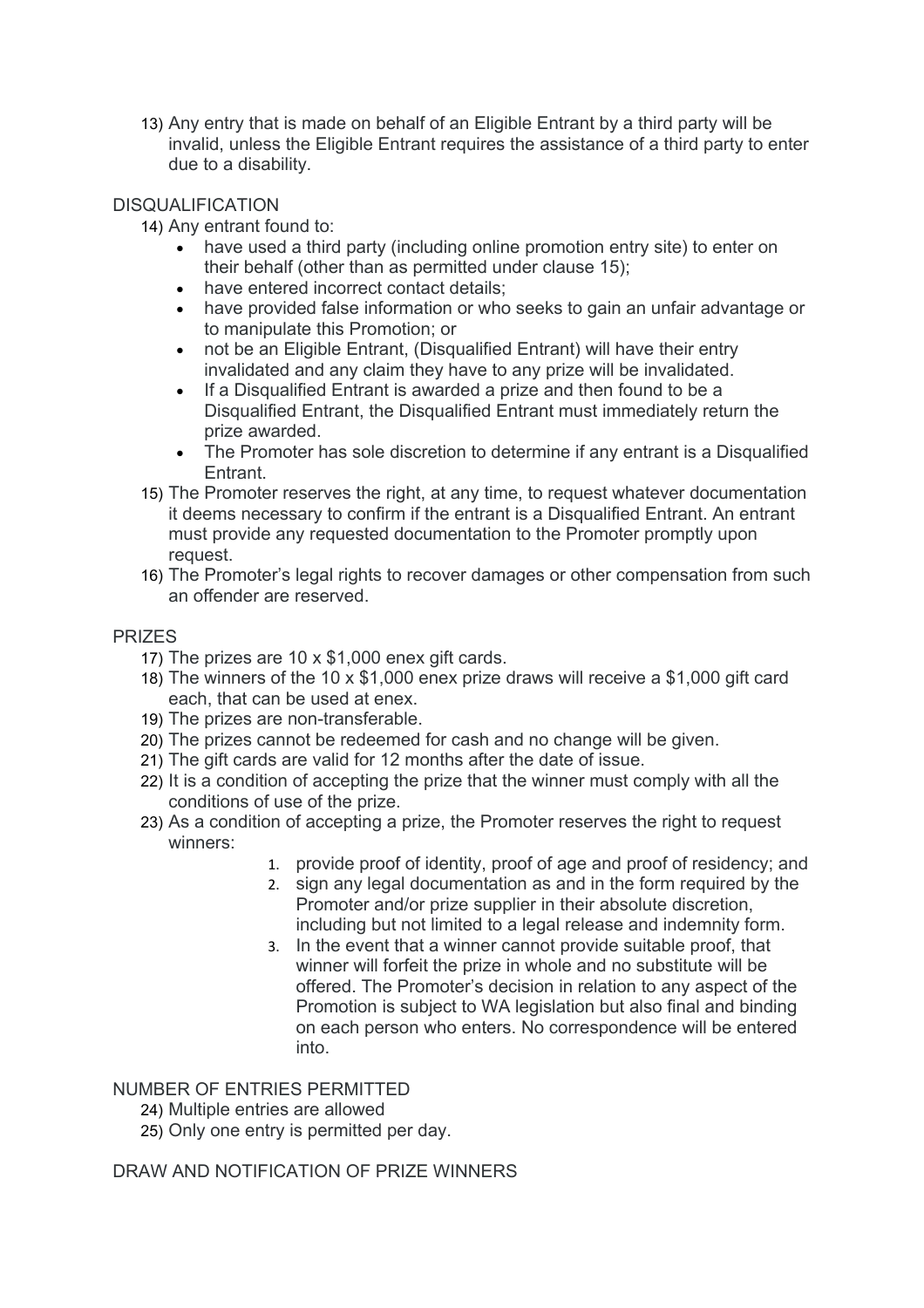- 26) For the 10 x \$1,000 gift card prizes, Ten winners will be drawn at random on Friday 1st July after 10am.
- 27) The winners will be notified by email or phone on within 7 days.
- 28) Upon confirmation, the winner's name will be announced on enex's social media profiles.

### PRIVACY COLLECTION STATEMENT

- 29) The Promoter collects entrants' personal information in order to conduct the promotion and may, for this purpose, disclose such personal information to third parties, including but not limited to employees, contractors or subcontractors of the Promoter, the Promoter's related entities, and other agencies, firms, individuals or companies associated with the Promotion, prize suppliers and, as required, to Australian regulatory authorities.
- 30) Entry in the Promotion is conditional on providing this personal information.
- 31) The Promoter will also use and handle personal information as set out in its Privacy Policy, which can be viewed at https://forrestchase.com.au/privacy-policy/
- 32) By entering the Promotion, entrants consent to:
	- 1. the use of their personal information as described and agree that the Promoter may use this information, or disclose it to other organisations that may use it, for promotional, marketing, publicity, research and profiling purposes, including sending electronic messages or telephoning the entrant without any further reference or payment to the entrants; and
	- 2. being contacted by the Promoter, the Promoter's related entities, and other agencies, firms, individuals or companies associated with the Promotion.
	- 3. Entrants may request access or to update your personal information or lodge a complaint by writing to The Promoter, JLL, PO Box 5623, St Georges Terrace Perth, WA 6831.
	- 4. All entries and any copyright subsisting in the entries become and remain the property of the Promoter.

#### **EXCLUSION OF LIABILITY**

33) Nothing in these Terms and Conditions limit, exclude or modify or purports to limit, exclude or modify the statutory consumer guarantees as provided under the *Promotion and Consumer Act 2010*(Cth), as well as any other implied warranties under the ASIC Act or similar consumer protection laws in the State and Territories of Australia (Non-Excludable Guarantees). Except for any liability that cannot by law be excluded, including the Non-Excludable Guarantees, the Promoter (including its respective officers, employees and agents) is not responsible for and excludes all liability (including negligence), for any personal injury or any loss or damage (including loss of opportunity) whether direct, indirect, special or consequential, arising in any way out of the Promotion.

#### FURTHER TERMS AND CONDITIONS

- 34) All times noted in these Terms and Conditions are AWST (Australian Western Standard Time).
- 35) Entrants must have ongoing access to the email account and phone number used to send their entry with the form. The Promotor, the Promoter's related entities, and other agencies, firms, individuals or companies associated with the Promotion take no responsibility for prizes not claimed as a result of a winner failing to access their messages.